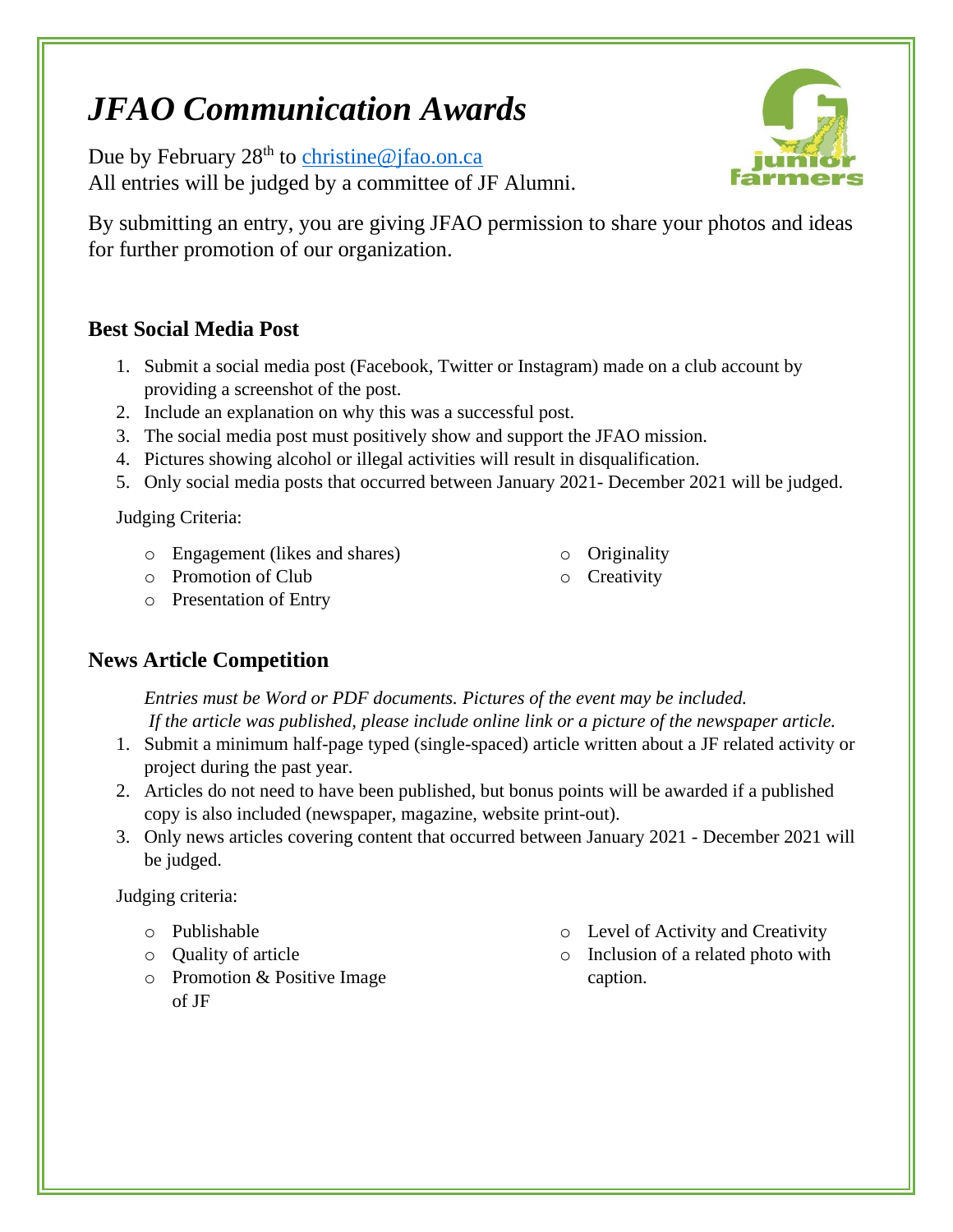# **Best New Member Recruitment Activity**

*Entries must be Word or PDF documents. Pictures of the event may be included.*

- 1. Document your activity and how it worked in your club & community.
- 2. Outline how many non-members were in attendance and how many new members joined the club.
- 3. Describe how your club advertised this event to non-members*.*
- 4. Only activities that occurred between January 2021 December 2021 will be judged.

Judging criteria:

Gained

o Number of Non-Members in Attendance

o Number of New Members

- o How you got them hooked
- o Appeal of the Idea to Other Clubs
- o Presentation of the Entry

#### **Best Collage of Photos**

- 1. Submit a collage of photos of your club in action in a digital format using any program you wish, depicting JFAO's commitment to community betterment. These photos can be from 1 event or from multiple events during the year.
- 2. Only photos that were taken between January 2021 December 2021 will be judged.
- 3. Provide a brief description of what the collage depicts

#### Judging Criteria:

- o Subject of photo depiction of "community betterment"
- o Photo composition
- o Overall Collage Appearance
- o Photo Caption

#### **Best Gate Sign Photo**

1. Submit a photo of a Junior Farmer Gate Sign (Member Lives Here and/or Alumni Lives Here).

Judging Criteria:

o Photo Quality

o Aesthetics of Gate Sign Display

o Creativity

#### **Best Century Farm Sign Photo**

- 1. Submit a photo of a Century Farm Sign and/or Century Farm Sign Add-On.
- 2. Photo must be from 2021

Judging Criteria:

- o Photo Quality
- o Creativity

o Aesthetics of Century Farm Sign Display